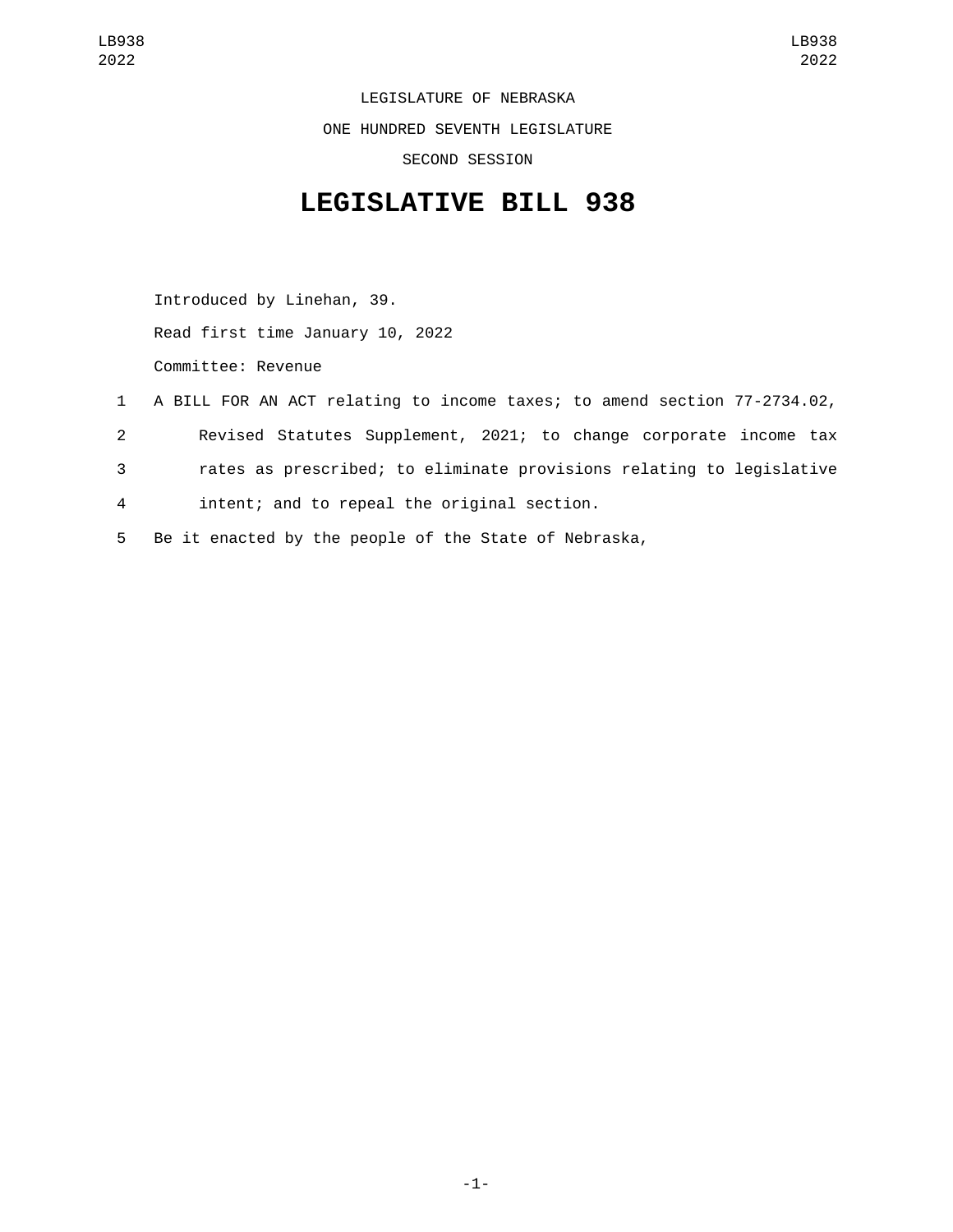Section 1. Section 77-2734.02, Revised Statutes Supplement, 2021, is 2 amended to read:

 77-2734.02 (1) Except as provided in subsection (2) of this section, a tax is hereby imposed on the taxable income of every corporate taxpayer 5 that is doing business in this state:

 (a) For taxable years beginning or deemed to begin before January 1, 2013, at a rate equal to one hundred fifty and eight-tenths percent of the primary rate imposed on individuals under section 77-2701.01 on the first one hundred thousand dollars of taxable income and at the rate of two hundred eleven percent of such rate on all taxable income in excess of one hundred thousand dollars. The resultant rates shall be rounded to 12 the nearest one hundredth of one percent;

 (b) For taxable years beginning or deemed to begin on or after January 1, 2013, and before January 1, 2022, at a rate equal to 5.58 percent on the first one hundred thousand dollars of taxable income and at the rate of 7.81 percent on all taxable income in excess of one 17 hundred thousand dollars;

 (c) For taxable years beginning or deemed to begin on or after January 1, 2022, and before January 1, 2023, at a rate equal to 5.58 percent on the first one hundred thousand dollars of taxable income and at the rate of 7.50 percent on all taxable income in excess of one 22 hundred thousand dollars; and

 (d) For taxable years beginning or deemed to begin on or after January 1, 2023, and before January 1, 2024, at a rate equal to 5.58 percent on the first one hundred thousand dollars of taxable income and 26 at the rate of 7.00  $7.25$  percent on all taxable income in excess of one 27 hundred thousand dollars;  $\overline{z}$ 

 (e) For taxable years beginning or deemed to begin on or after January 1, 2024, and before January 1, 2025, at a rate equal to 5.58 percent on the first one hundred thousand dollars of taxable income and at the rate of 6.50 percent on all taxable income in excess of one

-2-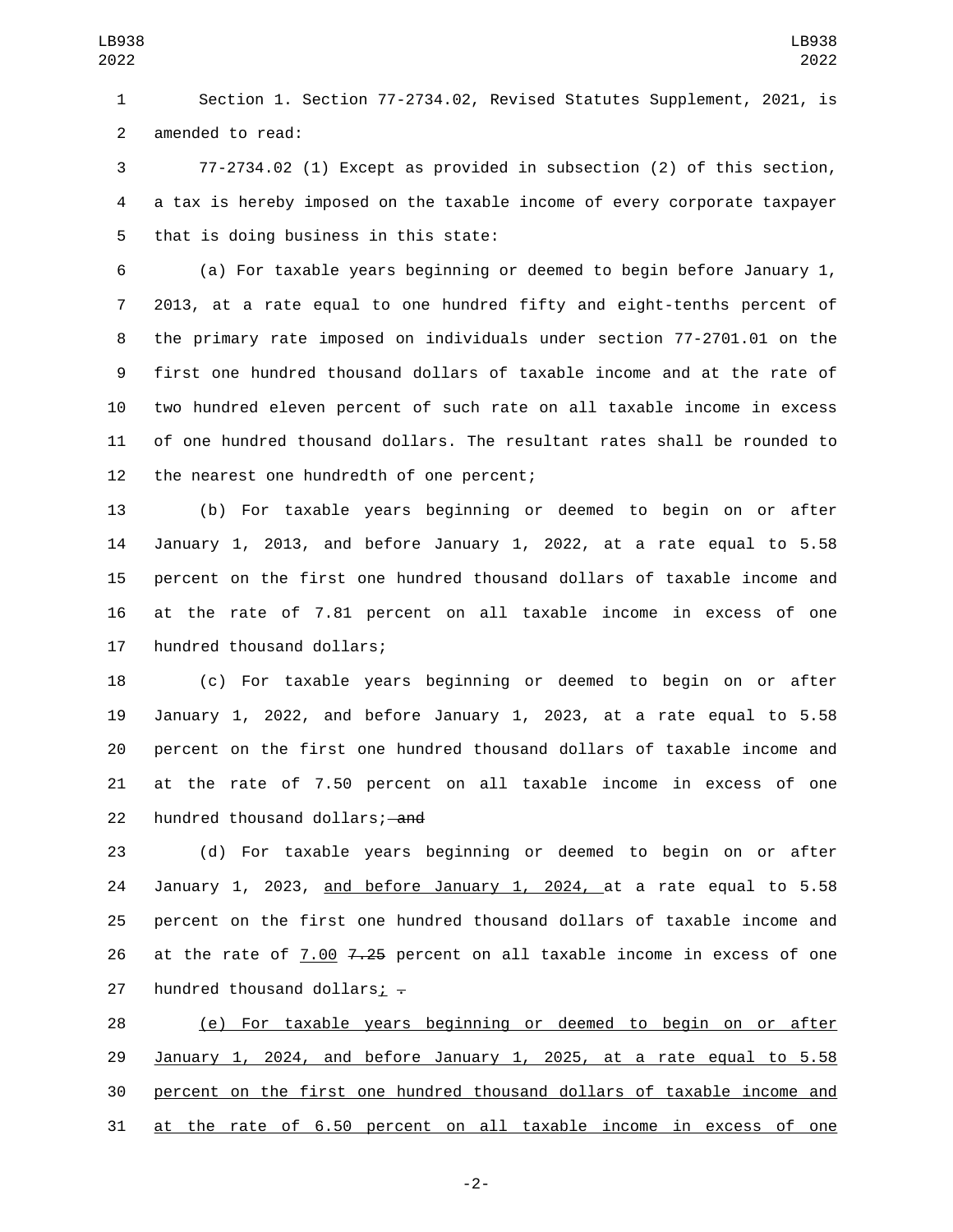| 1  | hundred thousand dollars;                                                 |
|----|---------------------------------------------------------------------------|
| 2  | (f) For taxable years beginning or deemed to begin on or after            |
| 3  | January 1, 2025, and before January 1, 2026, at a rate equal to 5.58      |
| 4  | percent on the first one hundred thousand dollars of taxable income and   |
| 5  | at the rate of 6.14 percent on all taxable income in excess of one        |
| 6  | hundred thousand dollars; and                                             |
| 7  | (g) For taxable years beginning or deemed to begin on or after            |
| 8  | January 1, 2026, at a rate equal to 5.58 percent on the first one hundred |
| 9  | thousand dollars of taxable income and at the rate of 5.84 percent on all |
| 10 | taxable income in excess of one hundred thousand dollars.                 |
|    |                                                                           |

11 It is the intent of the Legislature to enact legislation after August 28, 2021, to lower the tax rate applicable to income in excess of one hundred thousand dollars to 7.00 percent for taxable years beginning or deemed to begin on or after January 1, 2024, and before January 1, 2025, and to 6.84 percent for taxable years beginning or deemed to begin 16 on or after January 1, 2025.

 For corporate taxpayers with a fiscal year that does not coincide with the calendar year, the individual rate used for this subsection shall be the rate in effect on the first day, or the day deemed to be the first day, of the taxable year.

 (2) An insurance company shall be subject to taxation at the lesser of the rate described in subsection (1) of this section or the rate of tax imposed by the state or country in which the insurance company is domiciled if the insurance company can establish to the satisfaction of the Tax Commissioner that it is domiciled in a state or country other than Nebraska that imposes on Nebraska domiciled insurance companies a retaliatory tax against the tax described in subsection (1) of this 28 section.

 (3) For a corporate taxpayer that is subject to tax in another state, its taxable income shall be the portion of the taxpayer's federal taxable income, as adjusted, that is determined to be connected with the

-3-